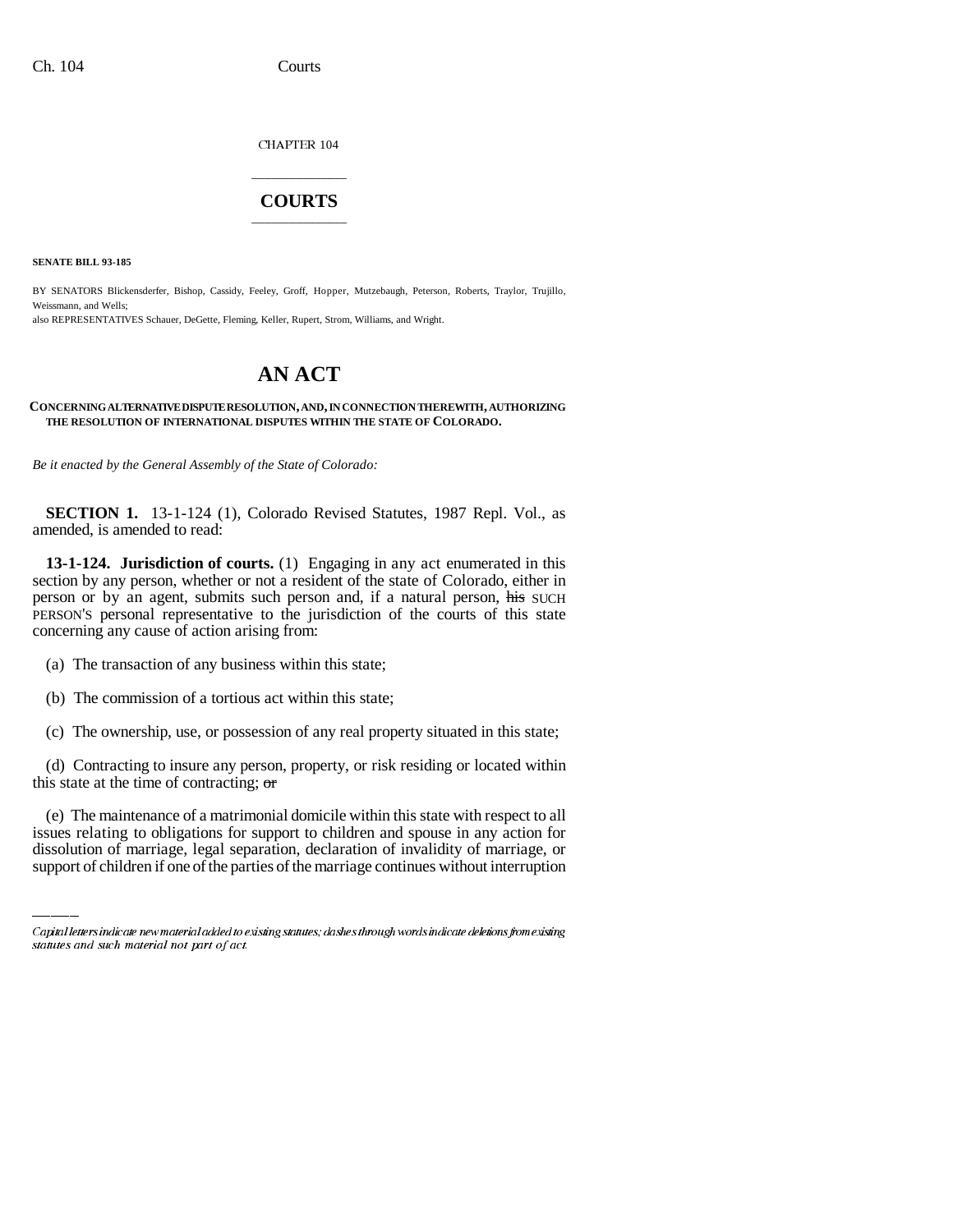to be domiciled within the state;

(f) The engaging of sexual intercourse in this state as to an action brought under article 4 or article 6 of title 19, C.R.S., with respect to a child who may have been conceived by that act of intercourse, as set forth in verified petition; OR

(g) THE ENTERING INTO OF AN AGREEMENT PURSUANT TO PART 2 OR 5 OF ARTICLE 22 OF THIS TITLE.

**SECTION 2.** 13-22-214 (2), Colorado Revised Statutes, 1987 Repl. Vol., is amended to read:

**13-22-214. Vacating an award.** (2) An application under this section shall be made within ninety THIRTY days after delivery of a copy of the award to the applicant; except that, if predicated upon corruption, fraud, or other undue means, it shall be made within ninety THIRTY days after such grounds are known or should have been known.

**SECTION 3.** The introductory portion to 13-22-215 (1), Colorado Revised Statutes, 1987 Repl. Vol., is amended to read:

**13-22-215. Modification or correction of award.** (1) Upon application made within ninety THIRTY days after delivery of a copy of the award to the applicant, the court shall modify or correct the award where:

**SECTION 4.** 13-22-219, Colorado Revised Statutes, 1987 Repl. Vol., is amended to read:

**13-22-219. Court - jurisdiction.** The term "court", as used in this part 2, means any court of competent jurisdiction of this state. The making of an agreement described in section 13-22-203 providing for arbitration in this state, PURSUANT TO THE CHOICE OF THE PARTIES OR PURSUANT TO THE CHOICE OF ARBITRATION, MEDIATION, OR CONCILIATION RULES UNDER WHICH THIS STATE IS DETERMINED TO BE APPROPRIATE, confers jurisdiction on the court to enforce the agreement under this part 2 and to enter judgment on an award under this part 2.

**SECTION 5.** Article 22 of title 13, Colorado Revised Statutes, 1987 Repl. Vol., as amended, is amended BY THE ADDITION OF A NEW PART to read:

### PART 5

## COLORADO INTERNATIONAL DISPUTE RESOLUTION ACT

**13-22-501. Short title.** THIS PART 5 SHALL BE KNOWN AND MAY BE CITED AS THE "COLORADO INTERNATIONAL DISPUTE RESOLUTION ACT".

**13-22-502. Legislative declaration.** THE GENERAL ASSEMBLY FINDS AND DECLARES THAT IT IS THE POLICY OF THE STATE OF COLORADO TO ENCOURAGE PARTIES TO INTERNATIONAL COMMERCIAL OR NON-COMMERCIAL AGREEMENTS OR TRANSACTIONS TO RESOLVE DISPUTES ARISING FROM SUCH AGREEMENTS OR TRANSACTIONS, WHEN APPROPRIATE, THROUGH ARBITRATION, MEDIATION, OR CONCILIATION. THEREFORE, IT IS THE INTENT OF THE GENERAL ASSEMBLY THAT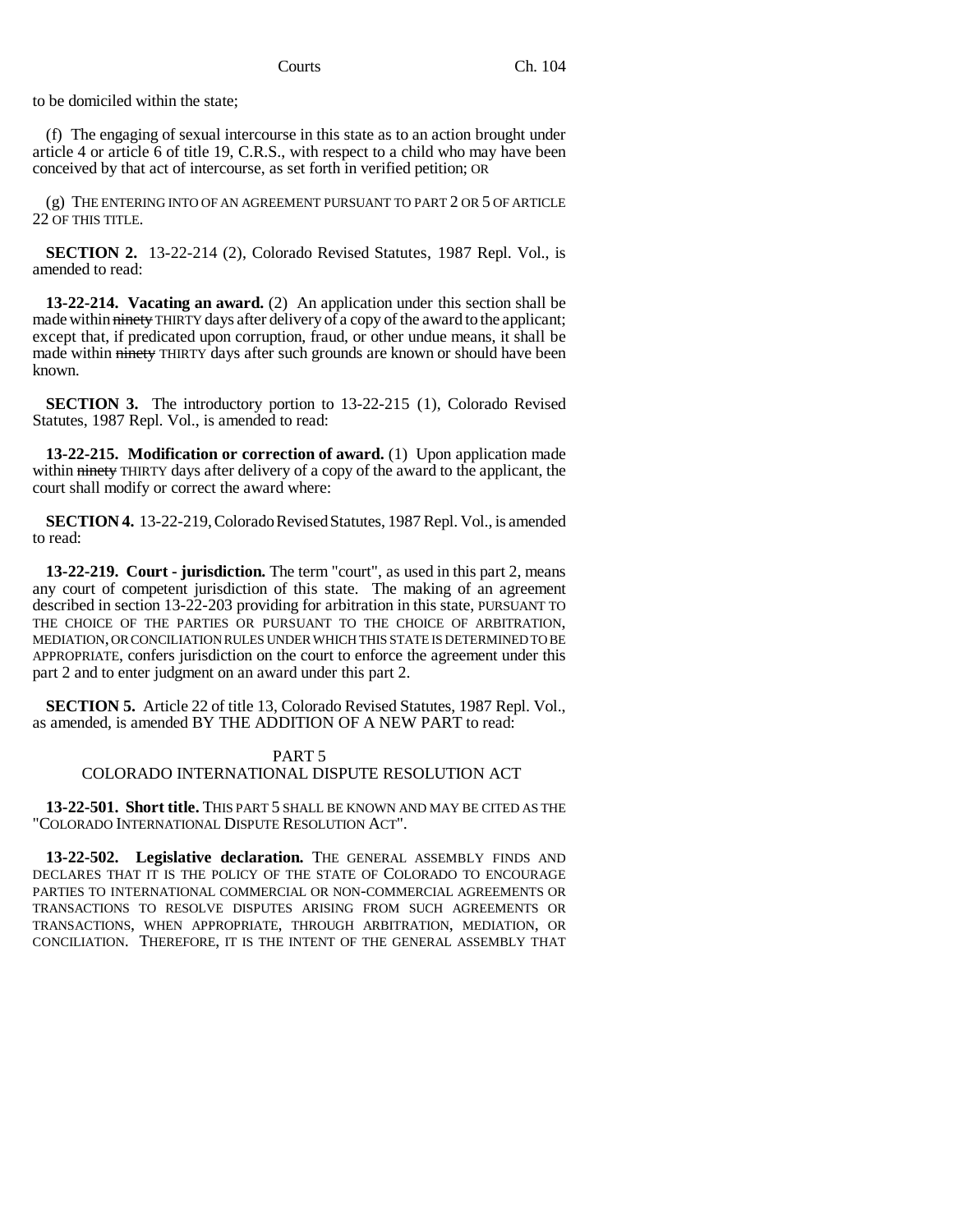ARBITRATION AND ANCILLARY FORMS OF ALTERNATIVE DISPUTE RESOLUTION BE MADE AVAILABLE TO RESOLVE INTERNATIONAL DISPUTES.

**13-22-503. Definitions.** (1) AS USED IN THIS PART 5, UNLESS THE CONTEXT OTHERWISE REQUIRES:

(a) "ARBITRATION" MEANS THE REFERRAL OF A DISPUTE TO ONE OR MORE NEUTRAL THIRD PARTIES FOR A DECISION BASED ON EVIDENCE AND TESTIMONY PROVIDED BY THE DISPUTANTS.

(b) "CONCILIATION" MEANS ALL FORMS OF DISPUTE RESOLUTION INCLUDING, BUT NOT LIMITED TO, ARBITRATION AND MEDIATION.

(c) "INTERNATIONAL DISPUTE" MEANS ANY DISPUTE WHICH INVOLVES THE FOLLOWING:

(I) A DISPUTE BETWEEN PERSONS WHO ARE RESIDENTS OF MORE THAN ONE COUNTRY OR ENTITIES WHICH HAVE FACILITIES OR OPERATIONS RELEVANT TO THE DISPUTE LOCATED IN MORE THAN ONE COUNTRY;

(II) A DISPUTE IN WHICH THE PARTIES HAVE EXPRESSLY AGREED THAT THE SUBJECT MATTER RELATES TO INTERESTS IN MORE THAN ONE COUNTRY; OR

(III) A DISPUTE WHICH IS OTHERWISE RELATED TO INTERESTS IN MORE THAN ONE COUNTRY.

(d) "MEDIATION" MEANS AN INTERVENTION IN DISPUTE NEGOTIATIONS BY A TRAINED NEUTRAL THIRD PARTY WITH THE PURPOSE OF ASSISTING THE PARTIES TO REACH THEIR OWN SOLUTION.

**13-22-504. Agreement for alternative dispute resolution.** THE PARTIES TO AN INTERNATIONAL DISPUTE MAY AGREE TO SUBMIT SUCH DISPUTE TO ARBITRATION, MEDIATION, OR CONCILIATION FOR RESOLUTION OF SUCH DISPUTE BY MEANS OTHER THAN BY LITIGATION. SUCH DISPUTE RESOLUTION PURSUANT TO THIS PART 5 SHALL BE SUBJECT TO ANY TREATIES OR AGREEMENTS WHICH ARE IN FORCE AND EFFECT BETWEEN THE UNITED STATES AND ANY OTHER COUNTRY.

**13-22-505. Applicability.** THE PROVISIONS OF PART 2 OF THIS ARTICLE AND SECTIONS 13-22-307 AND 13-22-308 SHALL APPLY TO ANY INTERNATIONAL DISPUTE SUBMITTED TO ALTERNATIVE DISPUTE RESOLUTION PURSUANT TO THIS PART 5.

**13-22-506. Choice of language.** THE PARTIES TO ANY INTERNATIONAL DISPUTE SUBMITTED FOR ALTERNATIVE DISPUTE RESOLUTION PURSUANT TO THIS PART 5 MAY AGREE UPON THE LANGUAGE OR LANGUAGES TO BE USED IN THE DISPUTE RESOLUTION PROCEEDINGS.

**13-22-507. Immunity.** NONE OF THE ARBITRATORS, MEDIATORS, CONCILIATORS, WITNESSES, PARTIES, OR REPRESENTATIVES OF THE PARTIES INVOLVED IN THE ARBITRATION, MEDIATION, OR CONCILIATION OF AN INTERNATIONAL DISPUTE PURSUANT TO THIS PART 5 SHALL BE SUBJECT TO SERVICE OF PROCESS ON ANY CIVIL MATTER WHILE SUCH PERSONS ARE PRESENT IN THIS STATE FOR THE PURPOSE OF